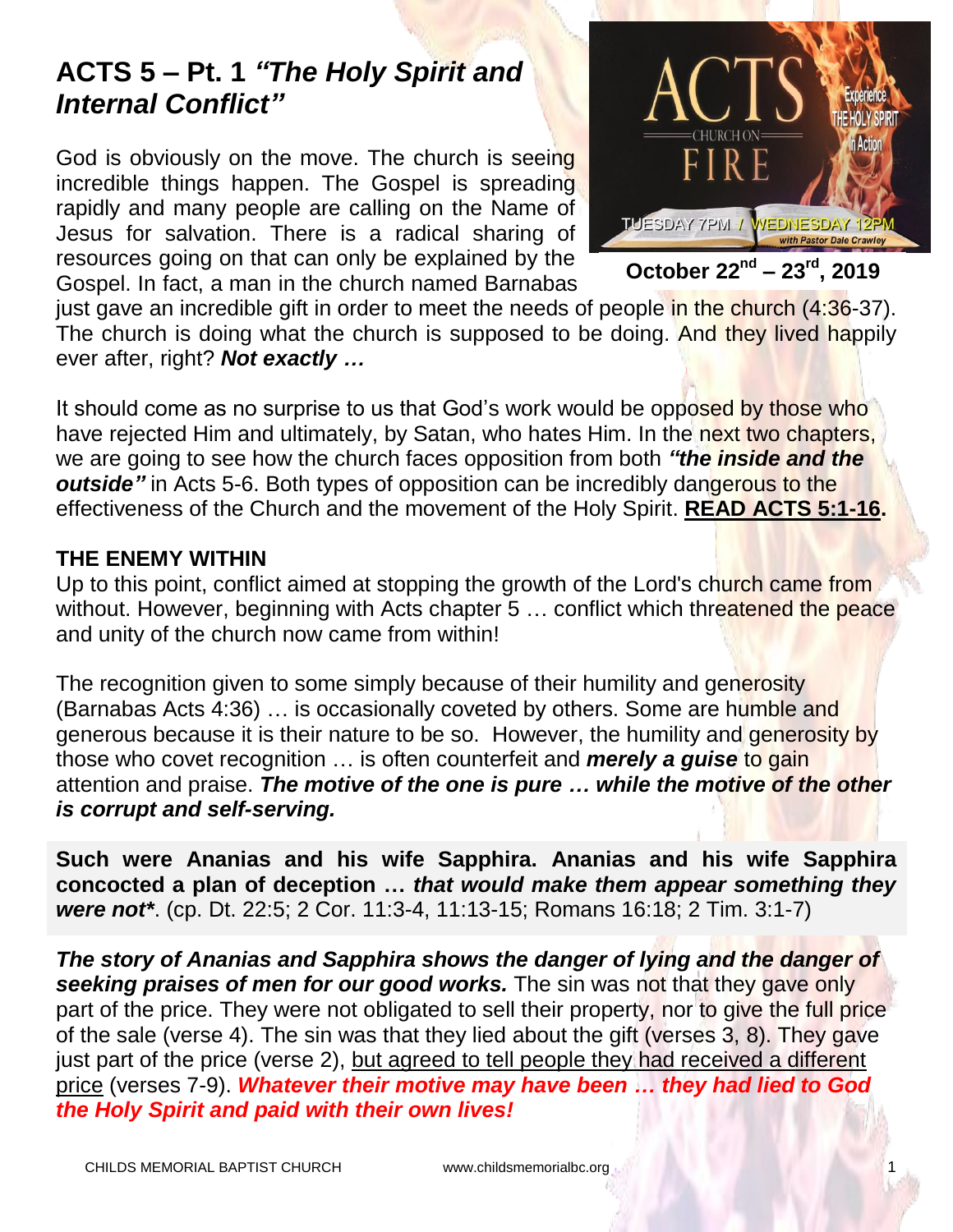## **THE ORIGIN OF LIES**

Peter said Ananias lied because Satan had "filled his heart." Satan cannot force us to sin. Ananias and Sapphira were still accountable for what they did. That is why they were killed. The point is … that Satan tempted them and, instead of resisting him, they let him come into their hearts and control their conduct. Compare 1 Corinthians 10:13; James 4:7; 1 Peter 5:8, 9; John 8:40-44. The same is true of all sin (Matthew 15:1-20; James 1:13-15).

**This also shows the danger of doing religious acts for an outward show to make an impression on people.** This was a major problem of the Jewish leaders (Matthew 6:1-18; 23:1-12). Acts of worship and service to God … actually become evil when done for wrong reasons. And such wrong motives also often lead to other forms of outward sin … such as lying in this case.

**This event also shows that some people want the blessings and glory of serving God without accepting the sacrifice involved. Just because we serve the true God does not necessarily mean He will be pleased with our service. We must offer the service He has authorized in the way He has authorized. This takes effort and self-denial. Some want the honor of obedience without the effort. So they put on a pretense. God is not fooled!**

*HOLD UP ...* Before we get too quick to judge Ananias and Sapphira ... we ought to consider all the sin in our own lives. Consider all the times we have done good things, not because we love God and people, but so that we can impress others with our piety in order to make them think we are good people. It's sobering, huh?

*Acts 5:3-4 also demonstrates that the Holy Spirit possesses Deity.* **Verse 3 says Ananias lied to the Holy Spirit, but verse 4 says he lied to God.** Therefore, the Holy Spirit must be God – i.e., He possesses Deity as do the Father and the Son.

*This is the first recorded example of discipline or chastisement of members of the early church.* The story of Ananias and Sapphira has many parallels with the story of Achan in the Old Testament (Joshua 7). *BOTH OCCUR AT THE FOUNDING AND BEGINNING OF A NEW PEOPLE.* In both we see the severity of God's judgment fall on His people as a warning to His people … that He is not a God to be trifled with!

## **THE CONCEPT OF FREE MORAL AGENCY**

**The passage says … Satan filled Ananias' heart to tell the lie.** But v.4 says he conceived this thing in his own heart. This shows, not only that Ananias was responsible for the sin … but that man has power to choose whether or not to cooperate or permit Satan to influence him to sin!